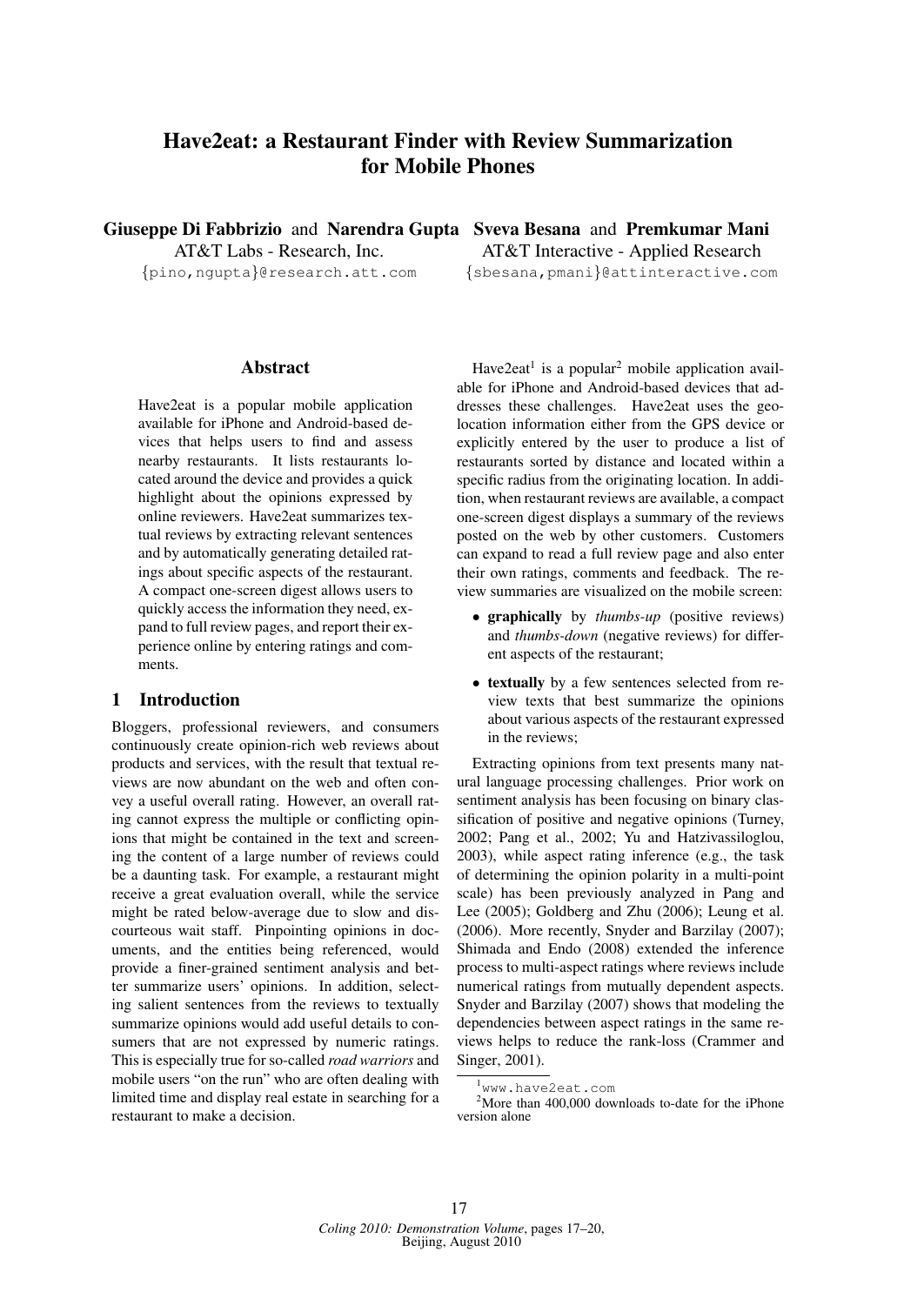There are similar mobile applications obtainable either on the Apple iPhone App Store or as webbased mobile application, such as Zagat<sup>3</sup>, UrbanSpoon<sup>4</sup>, YP Mobile<sup>5</sup>, and Yelp<sup>6</sup>, but, to the extent of our knowledge, most of them are only focused on finding the restaurant location based on proximity and some restaurant filtering criterion. When available, restaurant reviews are simply visualized as contiguous list of text snippets with the overall experience rating. None of the listed applications include extended rating predictions and reviews summarization.

# 2 System Description

The have2eat system architecture is composed of two parts: 1) predictive model training – illustrated in Figure 1 and described in section 2.1, and 2) graphical and textual summarization – shown in Figure 2 and described in section 2.2.

#### 2.1 Graphical summarization by thumbs up/down

The majority of textual reviews available online are accompanied by a single overall rating of the restaurant. To predict consistent ratings for different aspects, namely *food*, *service*, *atmosphere*, *value*, and *overall experience*, we use machine learning techniques to train predictive models, one for each aspect; see Figure 1. More specifically, we used approximately 6,000 restaurant reviews scraped from a restaurant review website<sup>7</sup>. On this website, besides textual reviews, users have also provided numerical ratings for the five aspects mentioned above. Ratings are given on a scale of 1 to 5, 1 being poor and 5 excellent. We experimented with different regression and classification models using a host of syntactic and semantic features. We evaluated these models using rank-loss metrics which measure the average difference between predicted and actual ratings. We found that a maximum entropy (Nigam et al., 1999) model combined with a re-ranking method that keeps in consideration the interdependence among aspect ratings, provided the best predictive model with an average rank-loss of 0.617 (Gupta et al., 2010). This results is better than previous work on the same task as described in Snyder and Barzilay (2007).

To cope with the limited real estate on mobile phones for displaying and allowing users to input their opinions, the predicted ratings were mapped onto thumbs–up and thumbs–down. For each restaurant the proportion of reviews with rating of 1 and 2 was considered thumbs down and ratings of 4 and 5 were mapped to thumbs up. Table 1 shows an example of this mapping.

|            | <b>Reviews</b> |  |   | <b>Thumbs</b> |      |
|------------|----------------|--|---|---------------|------|
|            | a              |  | C |               | Down |
| Atmosphere |                |  |   | 50%           | 50%  |
| Food       |                |  |   | 100%          |      |
| Value      | 3              |  |   | 50%           | 50%  |
| Service    |                |  |   | 100%          |      |
| Overall    |                |  |   | 100%          |      |

Table 1: *Mapping example between ratings and thumbs up/down. Ratings of 3 are considered neutral and ignored in this mapping*

#### 2.2 Textual summaries by sentence selection

Figure 2 shows how summary sentences are selected from textual reviews. As described in the previous section, we trained predictive models for each aspect of the restaurant. To select summary sentences we split the review text into sentences<sup>8</sup>. Using the predictive models and iterating over the restaurant listings, sentences in the reviews are classified by aspect ratings and confidence score. As a result, for each sentence we get 5 ratings and confidence scores for those ratings. We then select a few sentences that have extreme ratings and high confidence and present them as summary text.

We evaluated these summaries using the following metrics.

- 1. Aspect Accuracy: How well selected sentences represent the aspect they are supposed to.
- 2. Coverage: How many of the aspects present in the textual reviews are represented in the selected sentences.

<sup>&</sup>lt;sup>8</sup>For this purpose we used a sentence splitter based on statistical models which besides n-grams also uses word part-of-speech as features. This sentence splitter was trained on email data and is 97% accurate.



Figure 1: *Predictive model training*

<sup>3</sup>mobile.zagat.com

<sup>4</sup>www.urbanspoon.com

<sup>5</sup>m.yp.com

<sup>6</sup>m.yelp.com

<sup>7</sup>www.we8there.com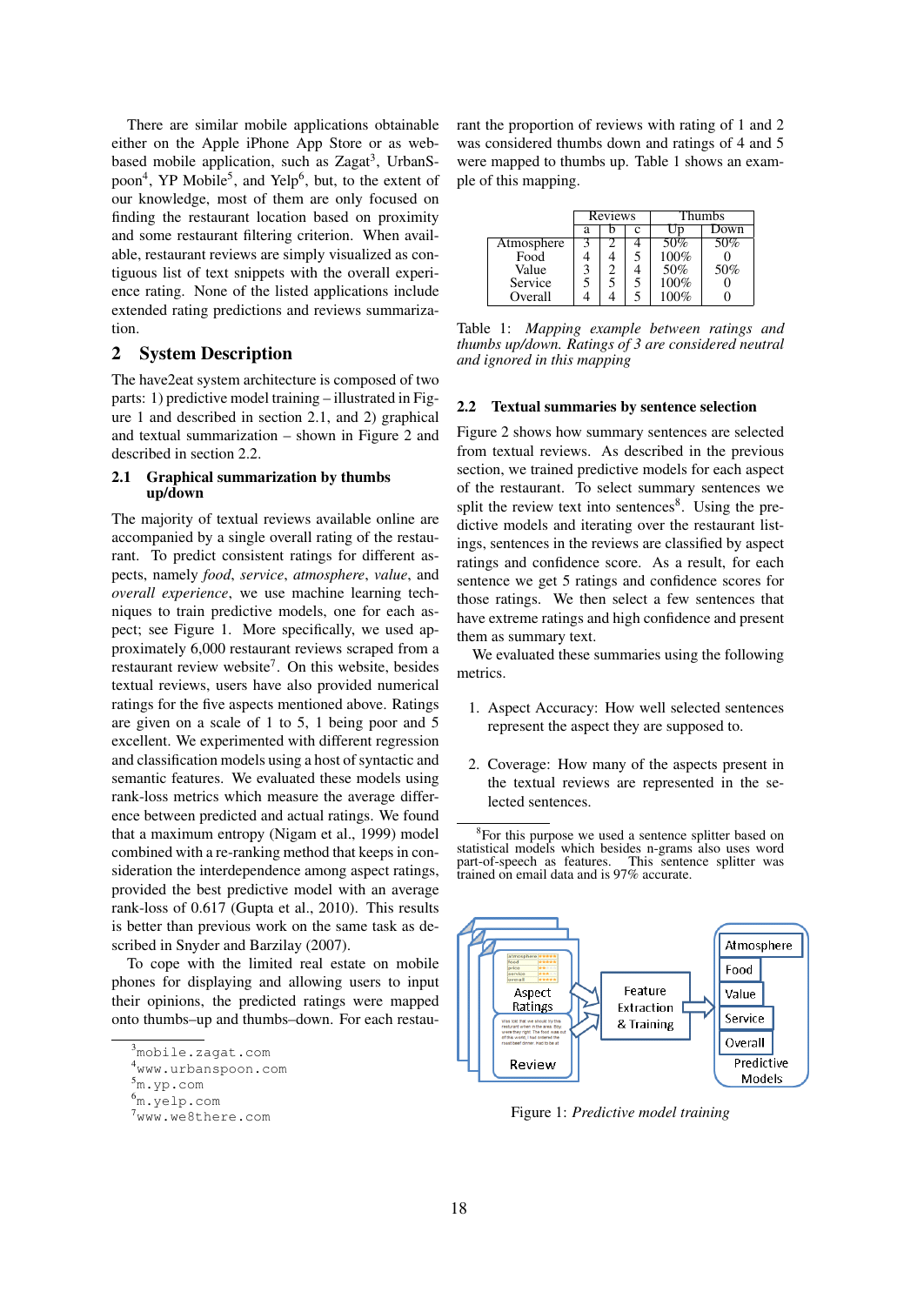

Figure 2: *Graphical and textual summarization*

- 3. Rating Consistency: How consistent the selected sentences with the summarizing aspect ratings are.
- 4. Summary quality: Subjective human judgments as to how good the summaries are and automatic multi-document summarization to how good the summaries are compared to a manually created GOLD standard using ROUGE-based (Lin, 2004) metrics.

A detailed description of the summarization task evaluation will be published elsewhere.

# 3 Demonstration

When launching the application, users are presented with a list of twenty nearby restaurants. The user can browse more restaurants by tapping on a link at the bottom of the page. For each listing we show the distance from the current location and, if available, we provide a thumbs-up or thumbs-down, price information and the summary sentence with the highest confidence score across aspects. Figure 3 shows an example of the *List* page. If users want a list of restaurants for a different location they can tap the *Change* button at the top of the page. This action will bring up the *Location* page where the user can enter city and state and/or a street address.

Users can select a restaurant in the list to view the details, see Figure 4. Details include address, phone number and thumbs up/down for the overall, food, service, value and atmosphere aspects. The user can provide feedback by tapping on the thumbs-up or thumbs-down buttons, as well as by leaving a comment at the bottom of the screen. This page also includes a few summary sentences with extreme ratings and high confidence scores. An example of selected sentences with their polarity is shown in Table 2. By tapping on any of the sentences the users can view the full text of the review from which the sentence was selected. Users can also add a new restaurant by tapping the *Add* icon in the tab bar.



Figure 3: *Have2eat listings screen shot on iPhone*

Figure 5 displays the review selected in the *Details* page along with any other reviews which exist for the restaurant. Users can give feedback on whether they found the review helpful or not by using a thumbs-up or a thumbs-down respectively. Users can also add a review by tapping on a link at the bottom of the page.

### 4 Conclusion

This demonstration has shown a restaurant finder application for mobile phones, which makes use of summarization techniques to predict aspect ratings from review text and select salient phrases expressing users' opinions about specific restaurant aspects. Users can directly contribute with their feedback by tapping on the aspect thumbs buttons or by directly typing comments.